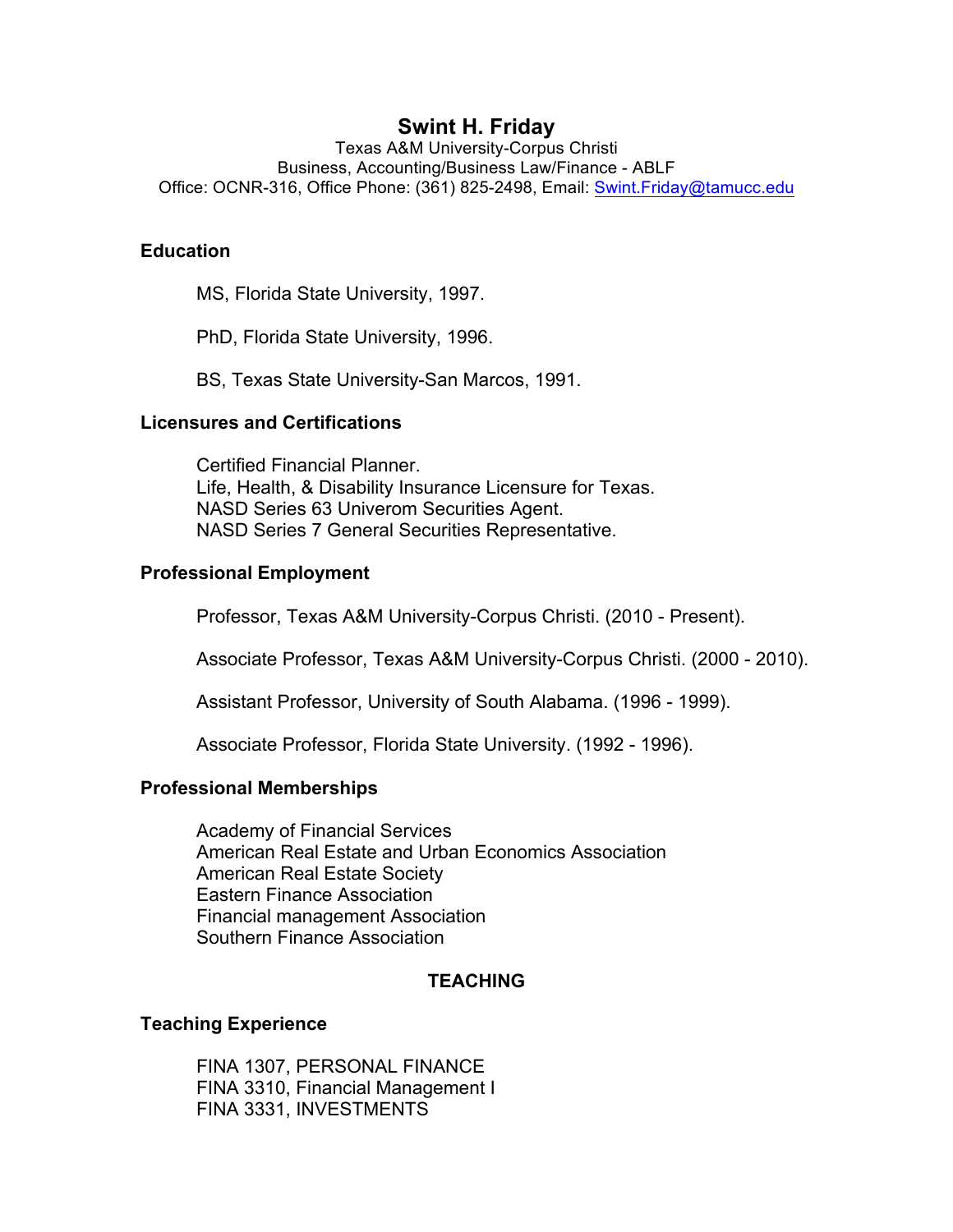FINA 3351, Insurance Principles FINA 3354, Real Estate Principles FINA 3355, EMPLOYEE BENEFITS AND RETIREME FINA 4315, INTERNATIONAL FINANCE FINA 4332, Security Analysis and Portfolio Management FINA 4390, Current Topics in Finance FINA 4396, Directed Individual Study: Vietnam Stock Market FINA 4398, Internship in Finance: Frost Bank FINA 5320, Managerial Finance FINA 5335, MULTINATIONAL FINANCE FINA 5340, Investment and Portfolio Theory FINA 5345, FINANCIAL MARKETS AND INSTITUT FINA 5370, Seminar FINA 5396, Directed Individual Study: Global debt crisis /survival of the Euro. HONR 4195, PROJECT OF EXCELLENCE

### **SCHOLARLY AND CREATIVE ACTIVITIES**

### **Publications**

#### **Refereed**

#### **Conference Proceedings**

Friday, H. S., Xia, X., Yosko, J. (2006). *International Diversification: Separating Fact from Fiction*. Academy of Economics and Finance Papers and Proceeding.

Friday, H. S., Jones, M., Sheldon, J. (2006). *International Mutual Fund Economies of Scale: Updated Evidence on Expenses Subsidization, Management and Performance*. Academy of Economics and Finance Papers and Proceeding.

Friday, H. S., Valadez, M., Bost, G. C. (2006). *Mutual Fund Performance: Does Fund Size Still Matter in the New Millenium?.* Academy of Economics and Finance Conference.

Friday, H. S., Barganski, D., Hammons, E., Hellings, R. (2006). *Professional Mutual Fund Management: Is it a Good Investment in the Context of Efficient Markets?.* International Academy of Business and Economics Conference.

Friday, H. S., Brown, A., Hammons, S., Maynard, B. (2006).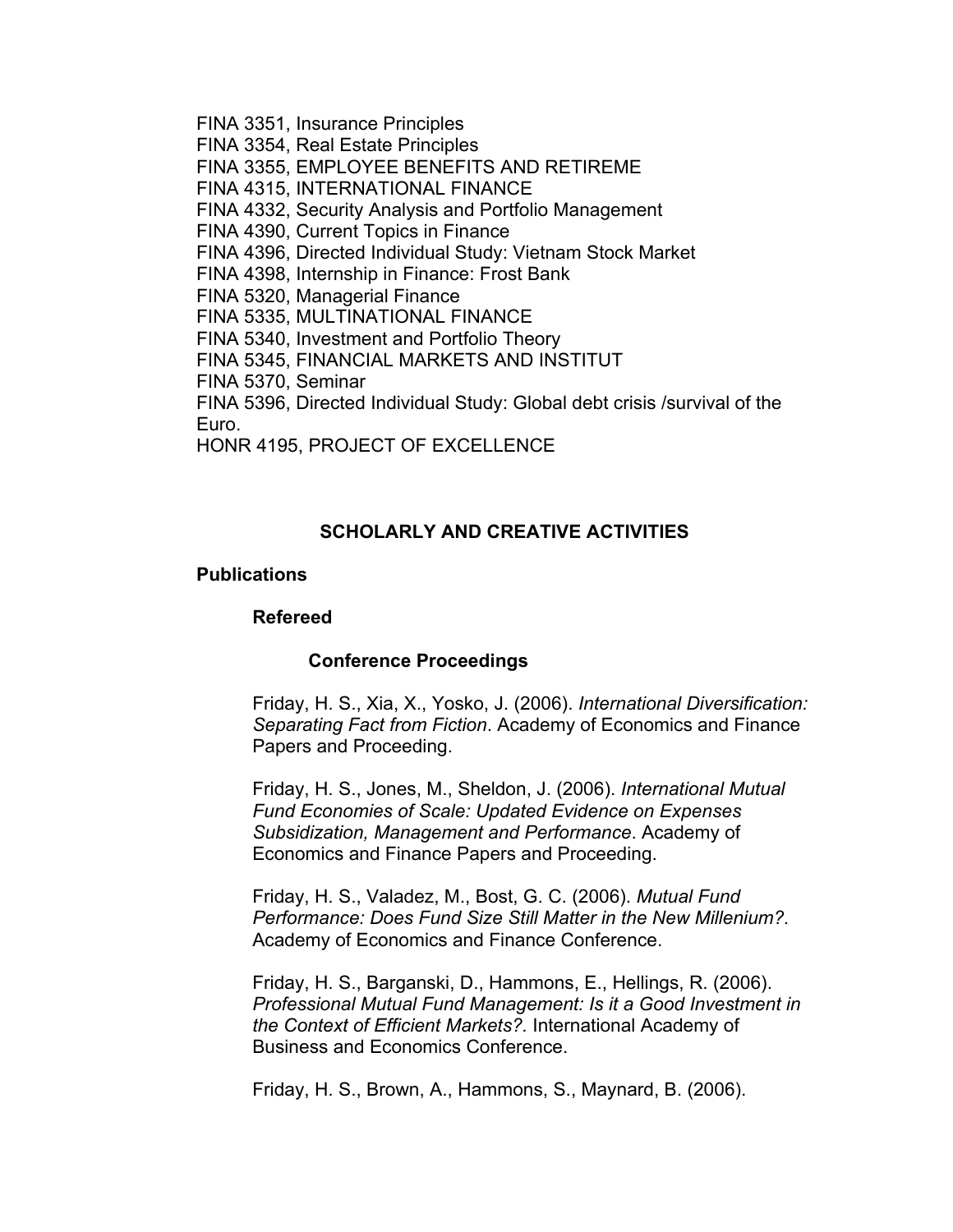*Tactical Asset Allocation for Investors with Asymmetrical Wealth Endowments*. International Academy of Business and Economics Conference.

Friday, H. S., Graham, M., Lambert, C. (2005). *The Influence of Size on Bond Fund Fees and Performance: A Look at Global and Domestic Bond Mutual Funds*. Association for Global Business Conference and Proceedings.

Friday, H. S., Graham, M., Lambert, C. (2005). *The Influence of Size on Bond Fund Fees and Performance: A Look at Global and Domestic Bond Mutual Funds*. Academy of Financial Services.

Friday, H. S. (2002). *International Mutual Fund Economies of Scale: Evidence on expenses, subsidization, management and performance*. Academy of Financial Services.

### Journal Articles

Friday, H. S., Hoang, N. T. (2011). Day-of-th-Week Effect in the Vietnamese Stock Market. *Journal of Global Business*, *3*(2), 31-40.

Friday, H. S., Kim, Z. K. (2010). Japanese and US Real Estate Foreign Direct Investment (REFDI): Patterns and Processes. *Review of Business Research, 10*(2), 75-81.

Friday, H. S., Tiefenbach, M. E., Goff, C. (2010). Lifecycle Mutual Funds: Risk and Time-Horizons. *Journal of Academy of Business and Economics, 10*(1), 123-131.

Higgins, E. J., Marciukaityte, D., Friday, H. S. (2008). Positive Performance and Private Equity Placements: Outside Monitoring or Managerial Expertise?. *Journal of Real Estate Portfolio Management.* 

Friday, H. S., Valadez, M., Bost, G. C. (2006). Does Fund Size Still Matter? An Analysis of Funds, Size, Expenses and Performance in Volatile 2000. *Review of Business Research,* 6(2), 9.

Friday, H. S., Xia, X., Yosko, J. (2006). International Diversification: Separating Recent Research Fact from Fiction. *International Journal of Business Research, 5*(2), 9.

Sirmans, G. S., Friday, H. S., Price, R. (2006). Do Management Changes Matter? An Empirical Investigation of REIT Performance. *Journal Of Real Estate Research, 28*(2), 131-148.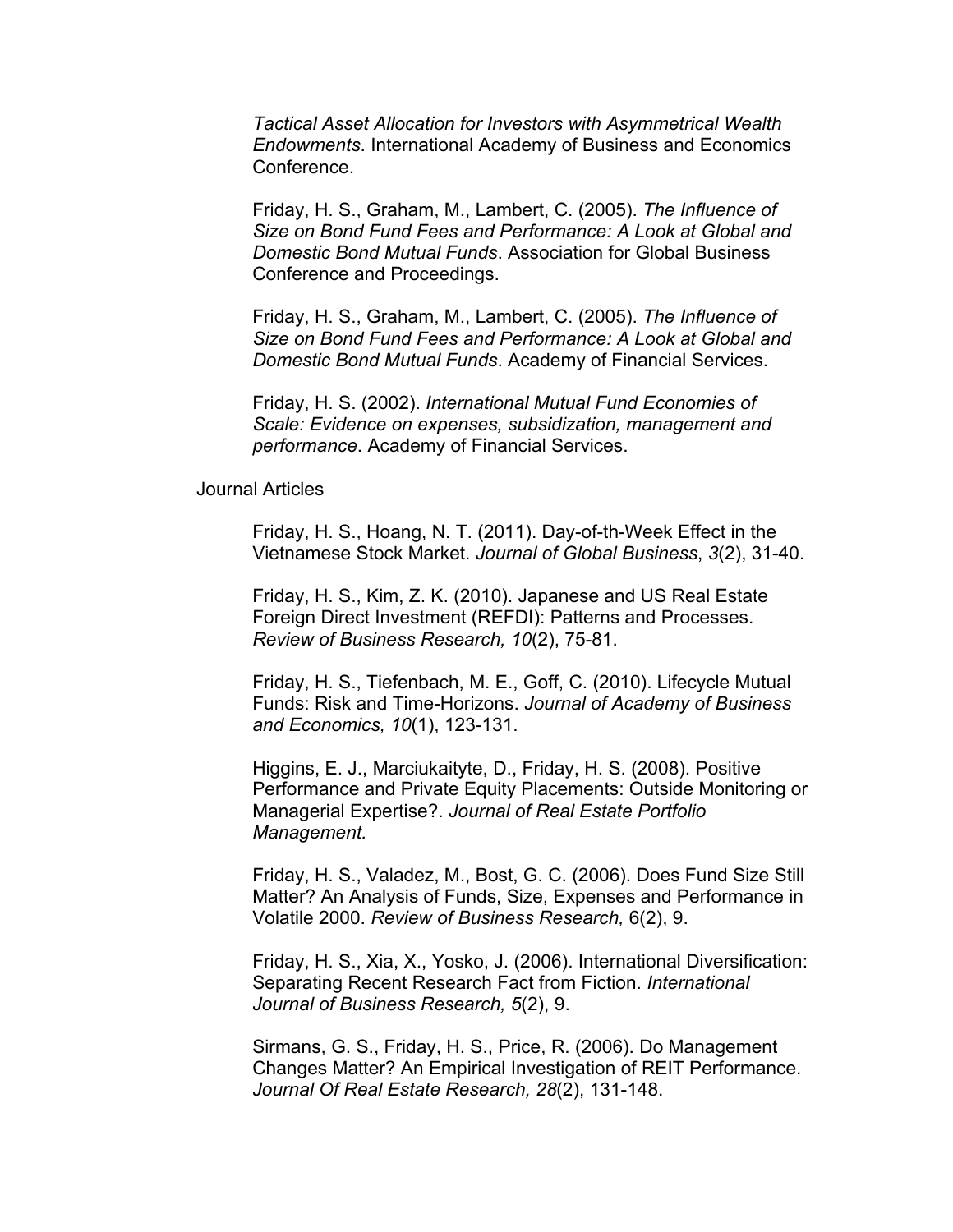Friday, H. S., Howton, S. D. (2004). Should Some REITs Consider Liquidation: An Analysis of REIT undervaluation by market participants. *Business Research Yearbook, 11*, 347-352.

Friday, H. S., Zietz, E. N., Sirmans, G. S. (2003). The Environment and Performance of Real Estate Investment Trusts. *Journal of Real Estate Portfolio Management, 9*(2), 107-126.

Friday, H. S., Conover, M. C., Sirmans, G. S. (2002). Diversification Benefits from Foreign Real Estate Investments*. Journal of Real Estate Portfolio Management, 8*(1), 17-26.

Friday, H. S., Howton, S. W., Conover, C. M. (2000). An Analysis of the Cross-Section of Returns for Equity REITs Using a Varying Risk Beta Model. Real Estate Economics, J*ournal Of Amer. Real Estate & Urban Econ., 28*, 141-163.

Friday, H. S., Howton, S. D., Howton, S. (2000). Long Run Underperformance in REITs Following Seasoned Equity Offerings. *Journal of Real Estate Portfolio Management, 6*(4), 355-364.

Friday, H. S., Higgins, E. J. (2000). The day of the Week Effect in Real Estate Investment Trusts. *Journal of Real Estate Portfolio Management, 6*(3), 273-282.

Friday, H. S., Howton, S. D., Howton, S. (2000). Anamalous Evidence on Operating Performance Following Seasoned Equity Offerings: The Case of REITs. *Financial Management*, 76-87

Friday, H. S., Sirmans, G. S. (1999). How Does the Make-up of a Board Mark Up the Market Value of its REIT?. *International Real Estate Securities, 4(*6).

Friday, H. S., Sirmans, G. S., Conover, C. M. (1999). Ownership Structure and the Value of the Firm: The relationship between ownership structure, market discounts, and firm performance in Real Estate investment Trusts. *Journal Of Real Estate Research, 17*(1), 71-90.

#### **Presentations**

Friday, H. S. (Author), Hoang, N. T. (Author & Presenter), "Seasonality in the Vietname Stock Index," International Conference on Management, Economics and Social Sciences, Planetary Scientific Research Centre, Bangkok, Thailand. (December 23, 2011).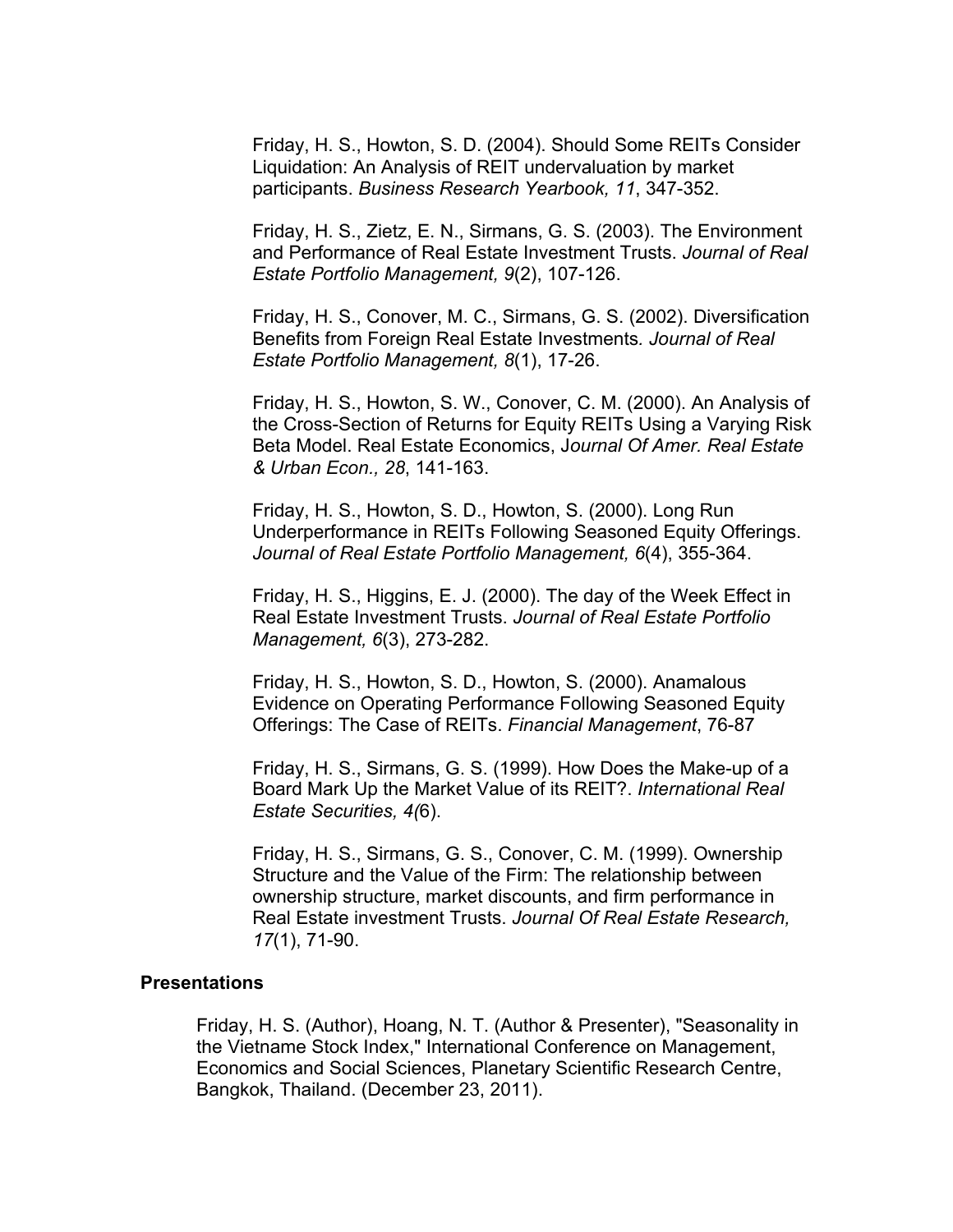Friday, H. S., Tiefenbach, M., Goff, C., "Life Cycle Mutual Funds: Risk and Time Horizons," International Academy of Business and Economics Conference, Bangkok, Thailand. (2010).

## **SERVICE**

### **Department**

Committee Member, FEDS Faculty Meeting. (September 2008 - August 2009).

Committee Member, Finance Area Faculty Meeting. (September 2008 - August 2009).

## **College**

Committee Member, FEDS Faculty. (September 2009 - August 2011). Committee Member, COB Faculty Meetings. (September 2005 - August 2011).

Committee Member, Deans/Annual Report Ad-Hoc Committee. (September 2005 - August 2006).

Committee Member, Web MBA Committee. (September 2005 - August 2006).

Committee Member, Mathematics Task Force. (September 2004 - August 2006).

Committee Member, Research Enhancement and Faculty Development Committee. (September 2004 - August 2006).

Faculty Advisor, College of Business and Finance Advisor. (2003 - 2005). Faculty Advisor, MBA Adviser. (2003 - 2005).

Committee Member, Web-Based Task Force. (September 2004 - August 2005).

Committee Chair, Research Enhancement and Faculty Development Committee. (September 2003 - August 2004).

Committee Member, Graduate Advisory Committee. (September 2000 - August 2004).

Committee Member, Strategic Planning Committee. (September 2002 - August 2003).

Committee Member, Student Success and Scholarship Committee. (September 2002 - August 2003).

Committee Member, COB ad hoc committee for examination of the AMBA Program. (2001 - 2002).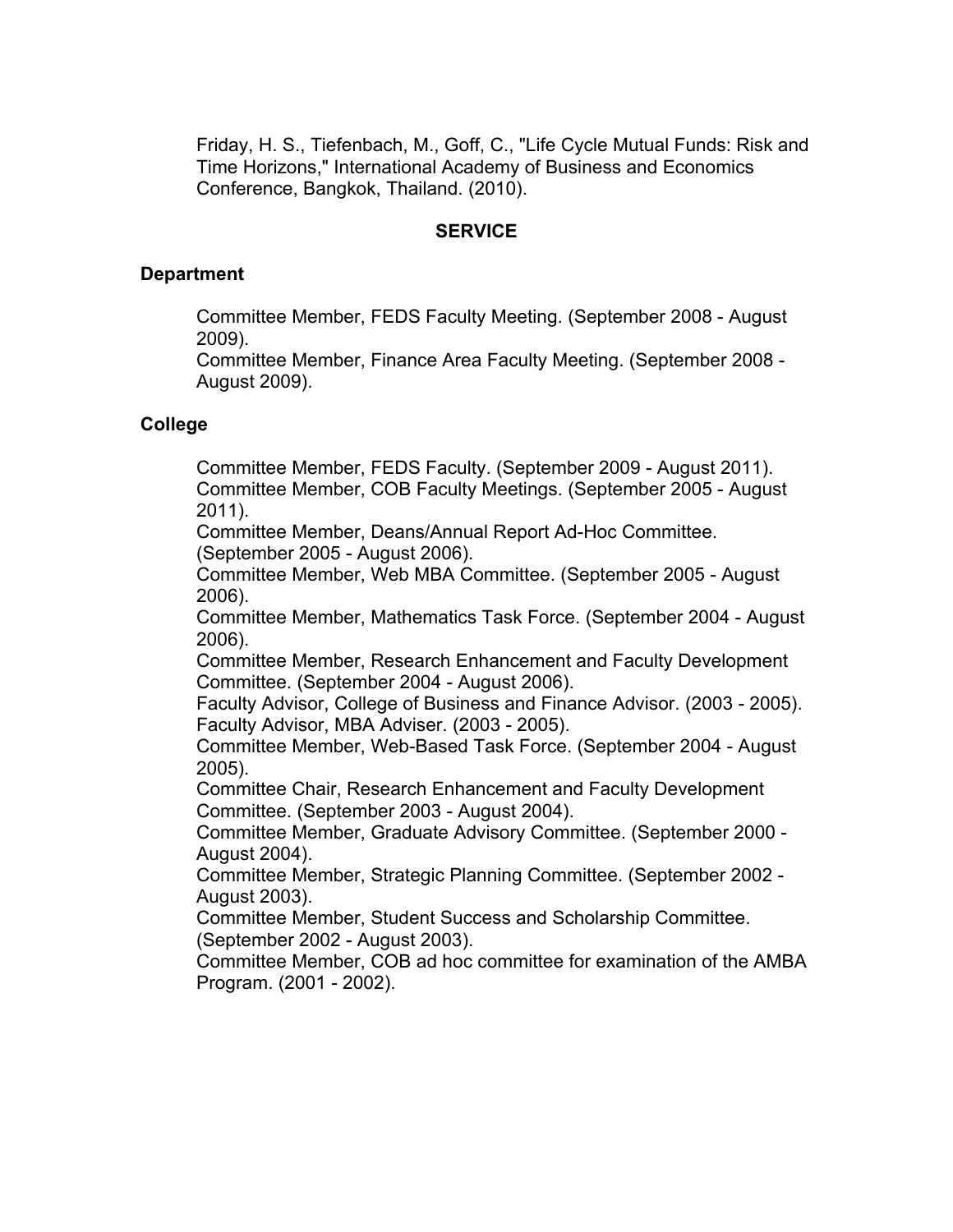Committee Member, Student Success. (September 2001 - August 2002). Committee Member, COB Student Evaluation Form Redesign Committee. (2001).

Committee Member, Student Success Committee. (September 1999 - August 2000).

# **University**

Committee Member, Athletic Oversight Committee. (2009).

Other Institutional Service Activities, Faculty Athletic Representative. (2009).

Committee Chair, Intercollegiate Athletics Council. (2009).

Committee Member, Presidents Task Force for Revenue Enhancement. (2009).

Committee Member, SACS Institutional Advancement Task Group. (2009).

Committee Member, University Research Council. (2008).

Committee Chair, Chair, Faculty Senate Budget Committee. (2005).

Committee Chair, Deputy Speaker - Faculty Senate. (2005).

Committee Member, Senator - Faculty Senate. (2005).

Committee Member, University Intercollegiate Athletics Committee. (2005).

Committee Member, University Faculty Senate-Budget Subcommittee. (2002 - 2005).

Committee Member, -Search Committee, Vice President of Finance and Administration. (2004).

Committee Chair, Deputy Speaker, Faculty Senate. (2004).

Committee Chair, -Chair, Search Committee, Assistant Director, Center for Teaching Excellence. (2003).

Committee Member, Banking Services Request for Proposals Committee. (2003).

Faculty Advisor, Core Curriculum Advisor. (2003).

Committee Member, NCAA Academic Integrity Subcommittee. (2003).

Committee Member, President's Special Committee on Budget. (2003).

Committee Member, University Faculty Senate-Faculty Affairs Subcommittee. (2002 - 2003).

Committee Member, University Graduate Advisory Council. (2001 - 2003). Committee Member, University Research and Scholarly Activity Council. (2001 - 2003).

Committee Chair, Search committee for Assistant Director Center for Teaching Excellence. (2001).

Committee Member, University Distance Learning Committee. (2001). Committee Member, University Undergraduate Admissions Committee. (2000 - 2001).

# **Professional**